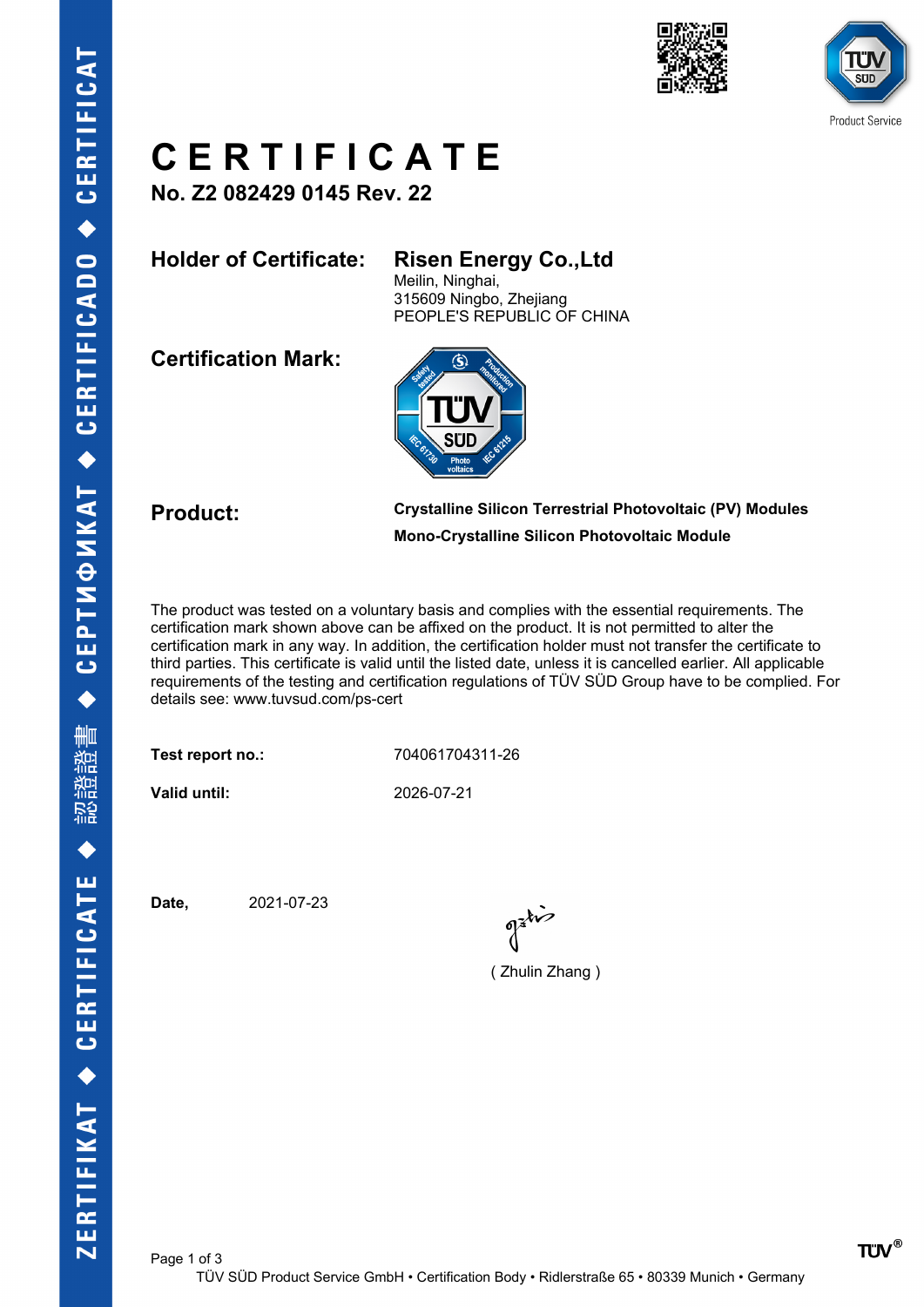

# **C E R T I F I C A T E**

**No. Z2 082429 0145 Rev. 22**

**Model(s): RSM72-6-xxxM, xxx=330 to 405 in step of 5, RSM60-6-xxxM, xxx=275 to 340 in step of 5, RSM156-6-xxxM, xxx=410 to 455 in step of 5, RSM156-6-xxxMB, xxx=410 to 455 in step of 5, RSM144-6-xxxM, xxx=350 to 420 in step of 5, RSM144-6-xxxMB, xxx=350 to 420 in step of 5, RSM144-6-xxxM, xxx=425 to 450 in step of 5, RSM144-7-xxxM, xxx=425 to 465 in step of 5, RSM144-7-xxxMB, xxx=425 to 465 in step of 5, RSM132-6-xxxM, xxx=320 to 385 in step of 5, RSM132-6-xxxMB, xxx=320 to 385 in step of 5, RSM120-6-xxxM, xxx=295 to 350 in step of 5, RSM120-6-xxxMB, xxx=295 to 350 in step of 5, RSM120-6-xxxM, xxx=355 to 375 in step of 5, RSM120-7-xxxM, xxx=355 to 390 in step of 5, RSM120-7-xxxMB, xxx=355 to 390 in step of 5, RSM150-8-xxxM, xxx=465 to 515 in step of 5, RSM150-8-xxxMB, xxx=465 to 515 in step of 5, RSM40-8-xxxM, xxx=385 to 415 in step of 5, RSM40-8-xxxMB, xxx=385 to 415 in step of 5, RSM144-9-xxxM, xxx=525 to 555 in step of 5, RSM144-9-xxxMB, xxx=525 to 555 in step of 5, RSM132-9-xxxM, xxx=485 to 510 in step of 5, RSM132-9-xxxMB, xxx=485 to 510 in step of 5, RSM120-9-xxxM, xxx=440 to 465 in step of 5, RSM120-9-xxxMB, xxx=440 to 465 in step of 5, RSM120-8-xxxM, xxx=575 to 610 in step of 5, RSM120-8-xxxMB, xxx=575 to 610 in step of 5, RSM110-8-xxxM, xxx=525 to 560 in step of 5, RSM110-8-xxxMB, xxx=525 to 560 in step of 5, RSM156-6-xxxBMTG, xxx=410 to 455 in step of 5, RSM144-6-xxxBMTG, xxx=350 to 420 in step of 5, RSM132-6-xxxBMTG,xxx=320 to 385 in step of 5, RSM120-6-xxxBMTG, xxx=295 to 350 in step of 5, RSM120-6-xxxBMTG, xxx=355 to 375 in step of 5, RSM150-8-xxxBMTG, xxx=465 to 515 in step of 5, RSM144-9-xxxBMTG,xxx=525 to 555 in step of 5, RSM132-9-xxxBMTG, xxx=485 to 510 in step of 5, RSM120-9-xxxBMTG,xxx=440 to 465 in step of 5, RSM120-8-xxxBMTG,xxx=575 to 610 in step of 5, RSM110-8-xxxBMTG, xxx=525 to 560 in step of 5, RSM144-6-xxxBMTG, xxx=425 to 450 in step of 5, RSM144-7-xxxBMTG, xxx=425 to 465 in step of 5, RSM120-7-xxxBMTG, xxx=355 to 390 in step of 5, RSM40-8-xxxBMTG, xxx= 385 to 415 in step of 5, RSM132-8-xxxM, xxx=635 to 670 in step of 5, RSM132-8-xxxMB, xxx=635 to 670 in step of 5, RSM132-8-xxxBMTG, xxx=635 to 670 in step of 5 xxx is standing for rated output power at STC**